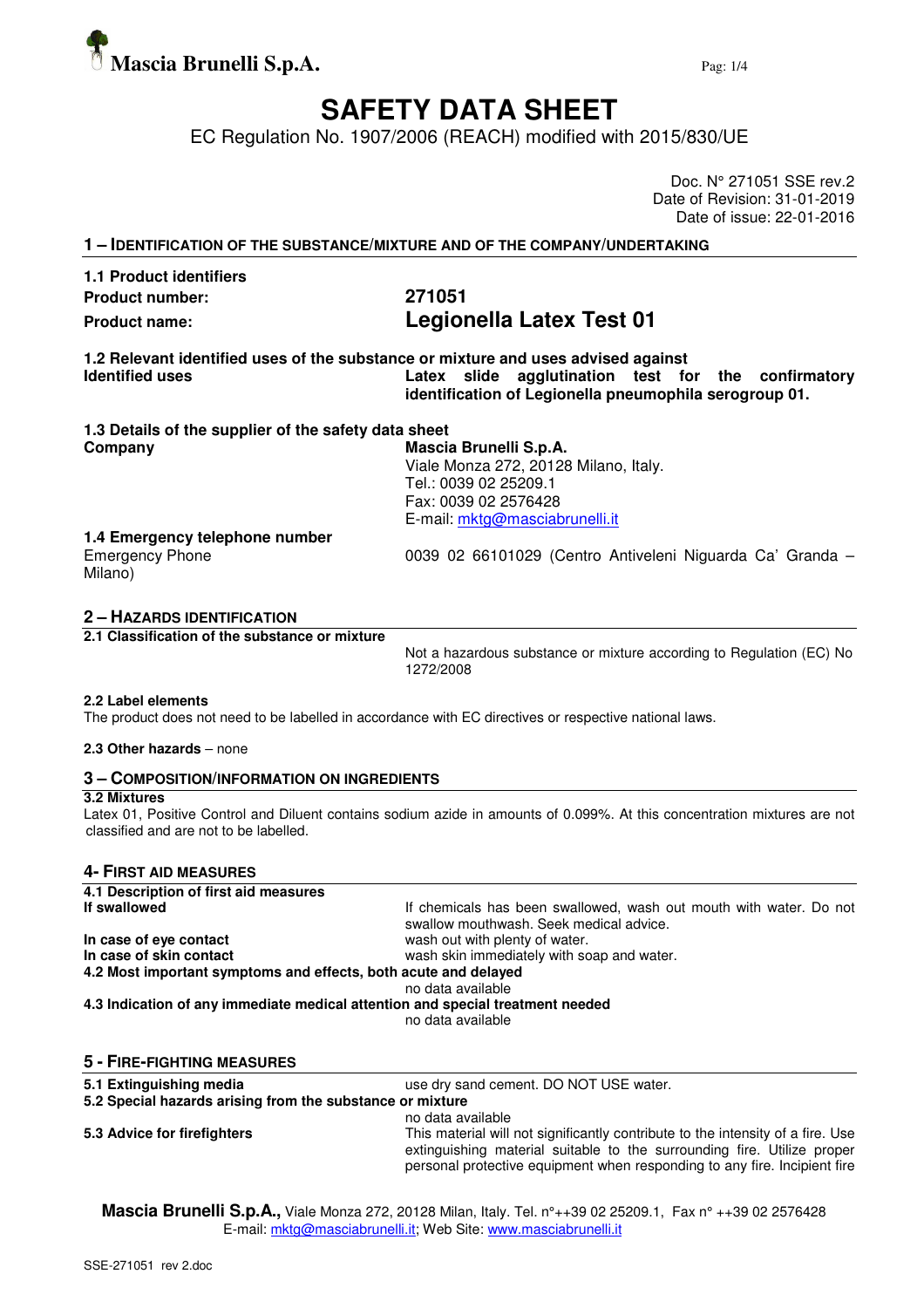

responders should wear eye protection. Structural firefighters must wear Self-Contained Breathing Apparatus and full protective equipment. Move containers from fire area if it can be done without risk to personnel.

| <b>6- ACCIDENTAL RELEASE MEASURES</b>                                   |                                                                                                                                                                                                                                                                                              |  |  |
|-------------------------------------------------------------------------|----------------------------------------------------------------------------------------------------------------------------------------------------------------------------------------------------------------------------------------------------------------------------------------------|--|--|
| 6.1 Personal precautions, protective equipment and emergency procedures |                                                                                                                                                                                                                                                                                              |  |  |
| 6.2 Environmental precautions                                           | Use personal protective equipment, lab coat and gloves<br>Given the way dispensation there is no possibility of accidental spillage<br>in sufficient quantity to be dangerous. In any case avoid release to the<br>environment.                                                              |  |  |
| 6.3 Methods and material for containment and cleaning up                |                                                                                                                                                                                                                                                                                              |  |  |
|                                                                         | Absorb with dry earth, sand or other non combustible material. Properly<br>disinfect any spills. Test specimens require decontamination with beach<br>solution or appropriate germicide prior to pick up.                                                                                    |  |  |
| 6.4 Reference to other sections                                         | For disposal see section 13.                                                                                                                                                                                                                                                                 |  |  |
| <b>7 - HANDLING AND STORAGE</b>                                         |                                                                                                                                                                                                                                                                                              |  |  |
| 7.1 Precautions for safe handling                                       | For in vitro diagnostic use. Read the instructions for Use. Always follow<br>Good Laboratory Practice when using this product. Avoid contact with<br>eyes, skin and clothing.                                                                                                                |  |  |
| 7.2 Conditions for safe storage, including any incompatibilities        |                                                                                                                                                                                                                                                                                              |  |  |
| 7.3 Specific end use(s)                                                 | Store at 2°C / 8°C. Keep all containers tightly closed until ready to use.<br>Under these conditions reagents will retain the activity until the expiry<br>date shown on the label on outer carton.<br>Apart from the uses mentioned in section 1.2 no other specific uses are<br>stipulated |  |  |
| 8- EXPOSURE CONTROLS - PERSONAL PROTECTION                              |                                                                                                                                                                                                                                                                                              |  |  |
| 8.1 Control parameters                                                  | Any specific protection and prevention measures should not be taken<br>during use of the product.                                                                                                                                                                                            |  |  |
| Components with workplace control parameters                            |                                                                                                                                                                                                                                                                                              |  |  |
|                                                                         | No information available                                                                                                                                                                                                                                                                     |  |  |
| 8.2 Exposure controls<br>Personal protective equipment                  |                                                                                                                                                                                                                                                                                              |  |  |
| Eye/face protection                                                     | Use safety glasses.                                                                                                                                                                                                                                                                          |  |  |
| <b>Skin protection</b>                                                  | Handle with gloves. Use with a lab coat.                                                                                                                                                                                                                                                     |  |  |
| <b>Body Protection</b>                                                  | The type of protective equipment must be selected according to the<br>concentration and amount of the dangerous substance at the specific<br>workplace.                                                                                                                                      |  |  |
| <b>Respiratory protection</b>                                           | Respiratory protection is not required.                                                                                                                                                                                                                                                      |  |  |

## **9 – PHYSICAL AND CHEMICAL PROPERTIES**

| 9.1 Information on basic physical and chemical properties |                     |                  |                |  |
|-----------------------------------------------------------|---------------------|------------------|----------------|--|
|                                                           | Latex               | Positive Control | Diluent        |  |
| a) Appearance Form:                                       | Milky white aqueous | Clear/off white  | Clear solution |  |
|                                                           |                     | suspension       |                |  |
| b) Odour                                                  | no data available   |                  |                |  |
| c) Odour Threshold                                        | no data available   |                  |                |  |
| d) pH                                                     | no data available   |                  |                |  |
| e) Melting point/freezing point                           | no data available   |                  |                |  |
| f) Initial boiling point and boiling range                | no data available   |                  |                |  |
| g) Flash point                                            | no data available   |                  |                |  |
| h) Evaporation rate                                       | no data available   |                  |                |  |
| i) Vapour pressure                                        | no data available   |                  |                |  |
| j) Vapour density                                         | no data available   |                  |                |  |
| k) Relative density                                       | no data available   |                  |                |  |
| I) Water solubility                                       | no data available   |                  |                |  |
| m) Viscosity                                              | no data available   |                  |                |  |
| n) Explosive properties                                   | no data available   |                  |                |  |
| o) Oxidizing properties                                   | no data available   |                  |                |  |
| 9.2 Other safety information                              | no data available   |                  |                |  |

**Mascia Brunelli S.p.A.,** Viale Monza 272, 20128 Milan, Italy. Tel. n°++39 02 25209.1, Fax n° ++39 02 2576428 E-mail: mktg@masciabrunelli.it; Web Site: www.masciabrunelli.it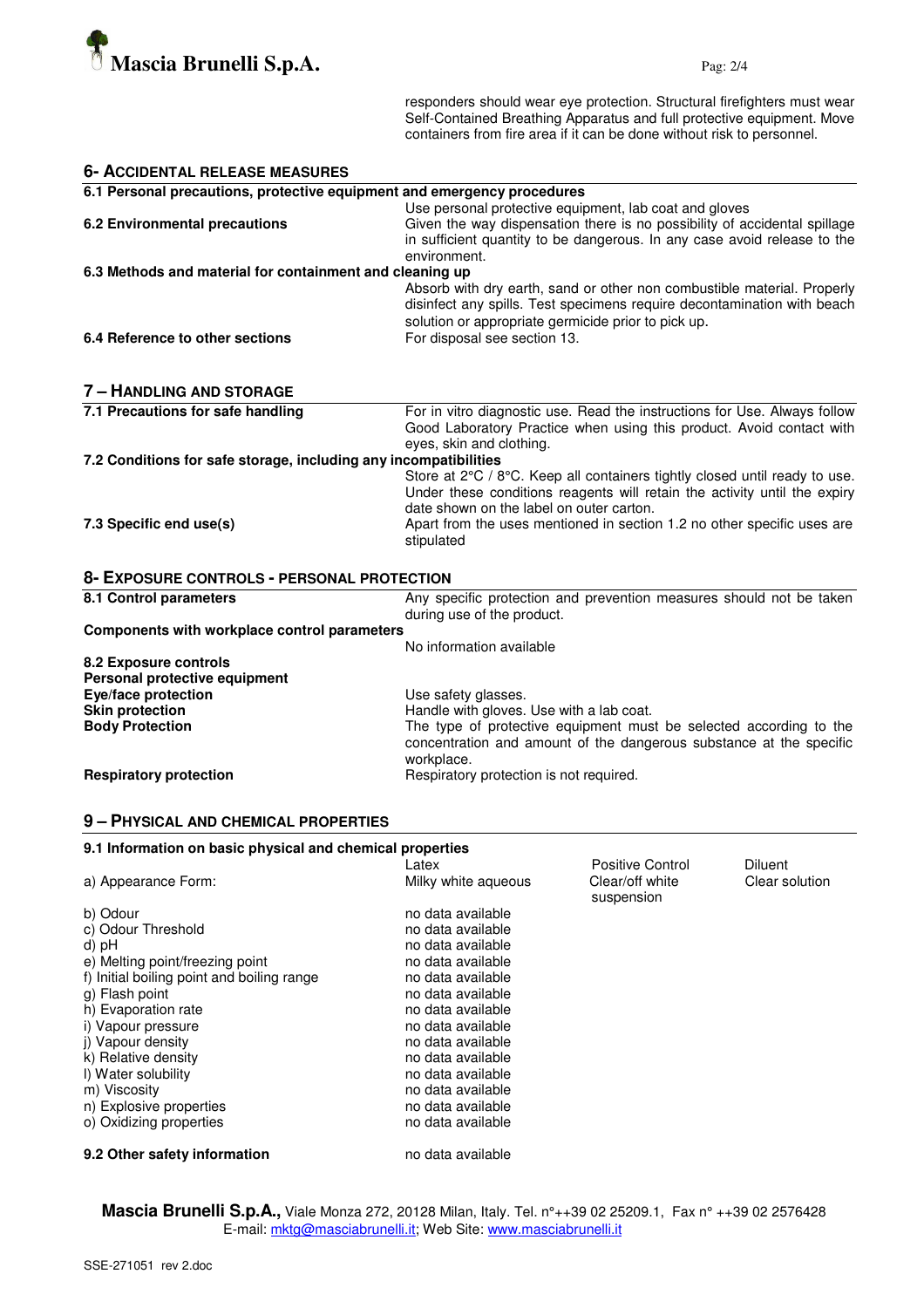

# **10 – STABILITY AND REACTIVITY**

| 10.1 Reactivity                                                    | No known hazardous reactivity                                                                       |  |  |
|--------------------------------------------------------------------|-----------------------------------------------------------------------------------------------------|--|--|
| 10.2 Chemical stability                                            | Stable under recommended storage conditions.                                                        |  |  |
| 10.3 Possibility of hazardous reactions                            | no data available                                                                                   |  |  |
| 10.4 Conditions to avoid                                           | avoid contact with lead or copper plumbing.                                                         |  |  |
| 10.5 Incompatible materials                                        | no data available.                                                                                  |  |  |
| 10.6 Hazardous decomposition products                              | no known hazardous decomposition products                                                           |  |  |
|                                                                    |                                                                                                     |  |  |
| 11 - TOXICOLOGICAL INFORMATION                                     |                                                                                                     |  |  |
|                                                                    |                                                                                                     |  |  |
| 11.1 Information on toxicological effects<br><b>Acute toxicity</b> |                                                                                                     |  |  |
|                                                                    | Product does not present an acute toxicity hazard based on known or                                 |  |  |
|                                                                    | supplied information                                                                                |  |  |
| <b>Skin corrosion/irritation</b>                                   | Possibility of allergic sensitization should be considered.                                         |  |  |
| Serious eye damage/irritation                                      | No data available.                                                                                  |  |  |
| Respiratory or skin sensitisation                                  | No data available.                                                                                  |  |  |
| Germ cell mutagenicity                                             | No data available.                                                                                  |  |  |
| Carcinogenicity                                                    | No data available.                                                                                  |  |  |
| <b>Reproductive toxicity</b>                                       | No data available.                                                                                  |  |  |
| Summary of evaluation of the CMR properties                        | No data available.                                                                                  |  |  |
| <b>STOT-single exposure</b>                                        | No data available.                                                                                  |  |  |
| <b>STOT-repeated exposure</b>                                      | No data available.                                                                                  |  |  |
| <b>Aspiration hazard</b>                                           | No data available                                                                                   |  |  |
|                                                                    |                                                                                                     |  |  |
| <b>12 - ECOLOGICAL INFORMATION</b>                                 |                                                                                                     |  |  |
| 12.1 Toxicity                                                      | no data available                                                                                   |  |  |
| 12.2 Persistence and degradability                                 | no data available                                                                                   |  |  |
|                                                                    | no data available                                                                                   |  |  |
| 12.3 Bio accumulative potential                                    |                                                                                                     |  |  |
| 12.4 Mobility in soil                                              | no data available                                                                                   |  |  |
| 12.5 Results of PBT and vPvB assessment                            | no data available                                                                                   |  |  |
| 12.6 Other adverse effects                                         | no data available                                                                                   |  |  |
| <b>13 - DISPOSAL CONSIDERATIONS</b>                                |                                                                                                     |  |  |
| 13.1 Waste treatment methods                                       |                                                                                                     |  |  |
| <b>Product</b>                                                     | Waste must be disposed of in accordance with federal, state and local                               |  |  |
|                                                                    | environmental control regulations.                                                                  |  |  |
|                                                                    |                                                                                                     |  |  |
| <b>Contaminated packaging</b>                                      | Do not remove labels from containers for disposal or recycling. Observe                             |  |  |
|                                                                    | all the attention and precautions listed for the product.                                           |  |  |
|                                                                    |                                                                                                     |  |  |
| <b>14 - TRANSPORT INFORMATION</b>                                  |                                                                                                     |  |  |
| The product is considered non dangerous for transportation         |                                                                                                     |  |  |
| 14.1 UN number                                                     | ADR/RID: - IMDG: - IATA: -                                                                          |  |  |
|                                                                    |                                                                                                     |  |  |
| 14.2 UN proper shipping name                                       | ADR/RID: Not dangerous goods                                                                        |  |  |
|                                                                    | Not dangerous goods<br>IMDG:                                                                        |  |  |
|                                                                    | IATA:<br>Not dangerous goods                                                                        |  |  |
|                                                                    |                                                                                                     |  |  |
| 14.3 Transport hazard class(es)                                    | ADR/RID: - IMDG: - IATA: -                                                                          |  |  |
|                                                                    |                                                                                                     |  |  |
| 14.4 Packaging group                                               | ADR/RID: - IMDG: - IATA: -                                                                          |  |  |
|                                                                    |                                                                                                     |  |  |
| 14.5 Environmental hazards                                         | ADR/RID: no IMDG Marine pollutant: no IATA: no                                                      |  |  |
|                                                                    |                                                                                                     |  |  |
| 14.6 Special precautions for user                                  | no data available                                                                                   |  |  |
|                                                                    |                                                                                                     |  |  |
| <b>15 - REGULATORY INFORMATION</b>                                 |                                                                                                     |  |  |
|                                                                    | 15.1 Safety, health and environmental regulations/legislation specific for the substance or mixture |  |  |
|                                                                    | This product does not require special labelling, in accordance with the                             |  |  |
|                                                                    | appropriate EC directives. These products are used for in vitro                                     |  |  |
|                                                                    | diagnosis, so they must meet the criteria described in Directive                                    |  |  |
|                                                                    | 98/79/CE                                                                                            |  |  |
|                                                                    | no data available                                                                                   |  |  |
| <b>15.2 Chemical Safety Assessment</b>                             |                                                                                                     |  |  |

**15.2 Chemical Safety Assessment** 

**Mascia Brunelli S.p.A.,** Viale Monza 272, 20128 Milan, Italy. Tel. n°++39 02 25209.1, Fax n° ++39 02 2576428 E-mail: <u>mktg@masciabrunelli.it</u>; Web Site: www.masciabrunelli.it